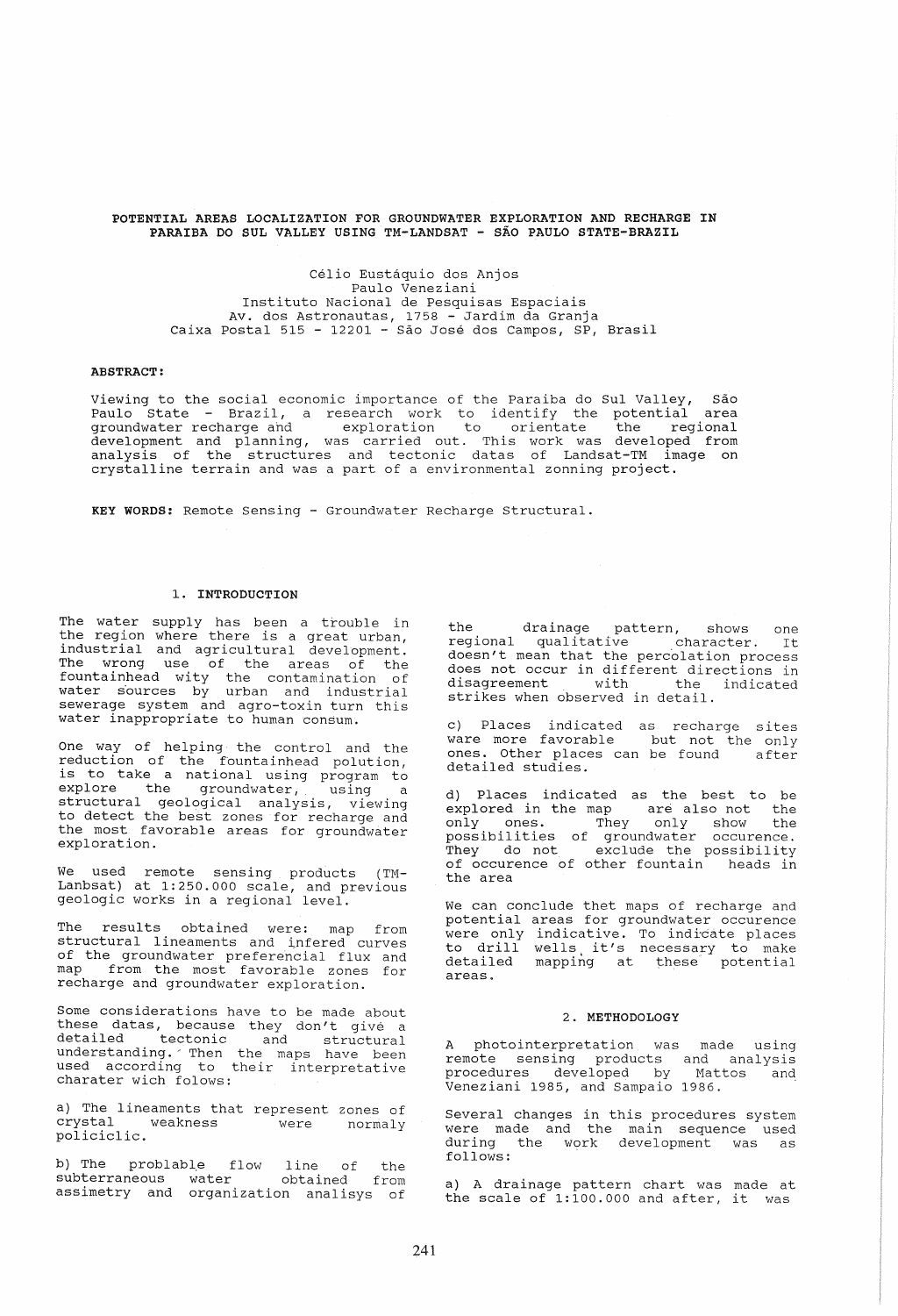| <b>INTEREST MAIN</b>    | OPEN                                                    | <b>MXED</b>        | <b>CLOSED</b>            |
|-------------------------|---------------------------------------------------------|--------------------|--------------------------|
| <b>STRUCTURES</b>       | <b>ELEMENT</b>                                          | <b>ELEMENTS</b>    | <b>ELEMENTS</b>          |
|                         |                                                         |                    |                          |
| Fracture trend          | 1 Consugated                                            |                    |                          |
|                         |                                                         |                    | 1 Consugate              |
|                         | system                                                  |                    | system                   |
|                         | 2 Systems                                               |                    | 2 Systems                |
|                         |                                                         |                    |                          |
|                         | $3$ Sets                                                |                    | 3 Sets                   |
|                         |                                                         |                    |                          |
| IV Faults               | 1 Normal                                                |                    | 1 Strike slip            |
|                         |                                                         |                    |                          |
|                         |                                                         |                    | $2$ Tnyerse              |
|                         |                                                         |                    | $3$ Thrust               |
|                         |                                                         |                    |                          |
| III Faults-Trends       | 1 Open x Open                                           | $1 -$ Open-Closed  |                          |
|                         |                                                         |                    | 1 Closed x Closed        |
|                         |                                                         | $2 - Closed-Open$  |                          |
|                         |                                                         |                    |                          |
| Faults-Faults           | 2 Open x Open                                           | $3 - Open-Closed$  |                          |
|                         |                                                         |                    | 2 Closed x Closed        |
|                         |                                                         | $4 - Closed-Open$  |                          |
|                         |                                                         |                    |                          |
| Trend x Trend           | 3 Open Open                                             | $5 - Open-Closed$  |                          |
|                         |                                                         |                    | 3 Closed x Closed        |
|                         |                                                         | $6 - Closed$ Open  |                          |
|                         | Folet-descontimily 4 Open x Descontinuity               |                    | 4 Closed x Descontinuity |
|                         |                                                         |                    |                          |
|                         | Trend-descontimily 5 Open - Descontinuity               |                    | 5 Closed x Descontinuity |
|                         |                                                         |                    |                          |
| II Flow water           |                                                         |                    |                          |
| C Agreement<br>tendency |                                                         | $D - Disagreement$ |                          |
|                         |                                                         |                    |                          |
| 1 Higtl                 |                                                         |                    |                          |
| permability             | B - Density of Open<br>A Pobosity<br>Structural Element |                    |                          |
|                         |                                                         |                    |                          |
|                         |                                                         |                    |                          |

Bibliografy

 $\sim$ 

Mattos and Veneziani 1985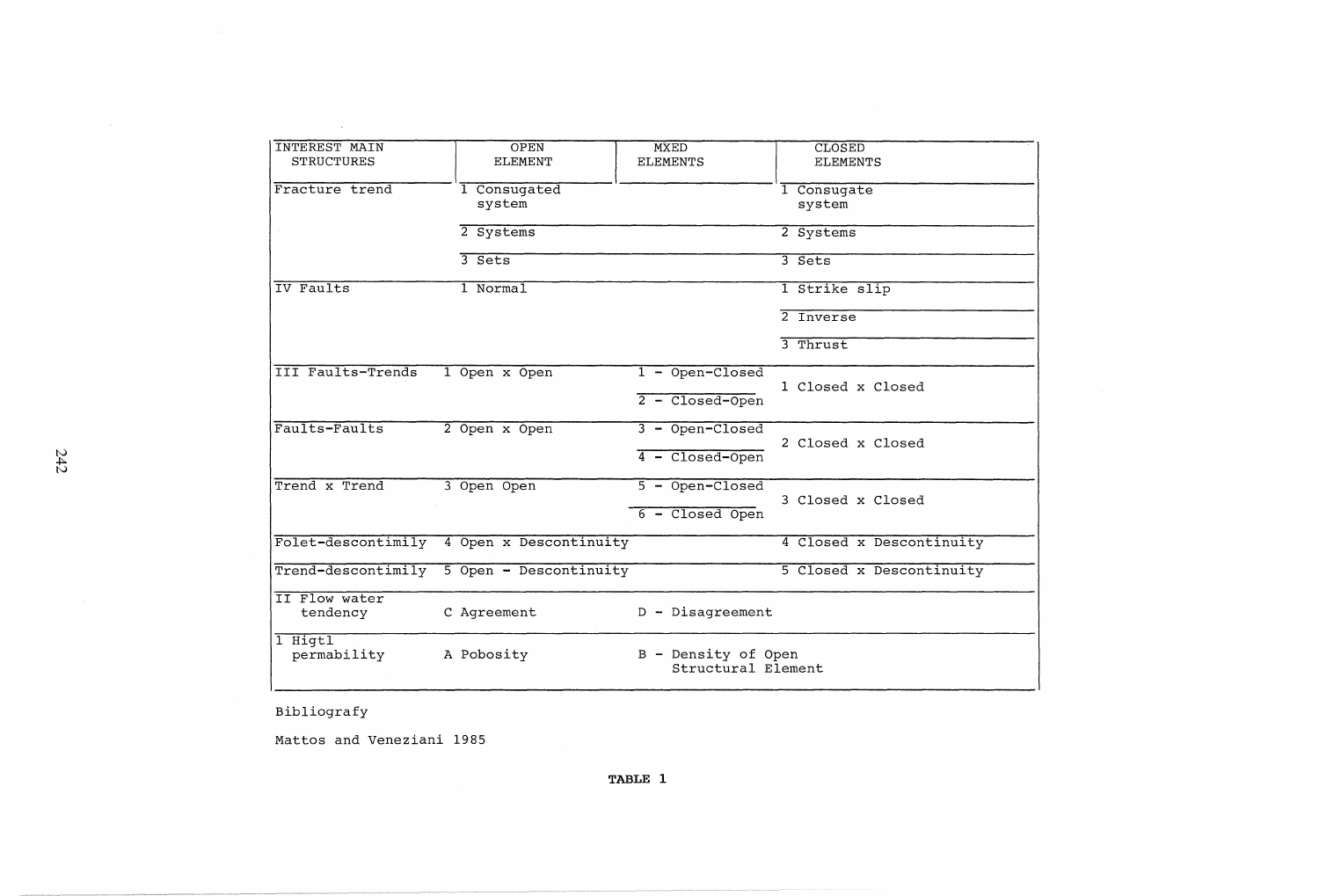reduced to a scale of 1:250.000.

b) The analysis of the joint structure zones obtained from drainage pattern,· led to reconainssance of the great lineaments which were compared using Landsat-TM image.

c) Analysis and reconainssance of relief groups and drainage elements, that show the same behavior of the simetry, assimetry and directional trends.

d) Major linear clements were obtained from relief and drainage pattern wich could be lineaments or foults.

e) Construction of the joint zones and fracture trends map of come trends map dased on<br>observation of anomalyes related to the change of direction of the structural trends.

f) Construction of infrared lines of the based in assimetry structural lines. the map of the groundwater flow datas and major

g) Integration of the results using the identification of the potencial area for table one, and most important most important potencial area for<br>recharge and for groundwater exploration.

## 3. **RESULTS**

The study area was<br>cristaline rocks of the Group and a small part rocks of Taubate Basin litoranea low land of coast represented by Paraiba· do SuI of sedimentars and (baixada places) .

We know that the permeability transmissibility and storaging in crystal<br>rocks are data that depend essencialy on rocks are data that depend essencialy on<br>the fracturing intensity and intercomunication and fracture on the formation and dissolution of calcic rocsks and so on this ground water roosho and so on enis ground water dependant of the existence of dependant of<br>fountainhead nets.

These nets are different from the fountainhead and conected through systems of open fractures (faults or joints). The more intensely corrected, the system, the more inconsery corrected, one system, one water production in a drilled well.

In the study region it was recognized shear and strain processes in its rock complexes.

The analysis of these kinds of shuctrures shows the following results:

a) Joint zones and fracturing trends are<br>structures that represent the shear levels and shear-shain levels.

They appear controling the stream and form one directional preferential trend. Its metric and centimetric spacement out litologic units wich have different ages and different origens. They have a very and difference erryone. They have a very faults.

There are six strikes which are<br>associated to the sets of the joint<br>zones: N50-60E; N20-30W; N30W-EW; N20-30E; NS-N10E and N45W. Other strikes are<br>30E; NS-N10E and N45W. Other strikes are<br>not very important.

b) The structural lineaments: were<br>associated to policiclic structures in<br>which strain, shear-strain an shear shear-strain an structures are recognized. They may also be associated to several tectonic and structural episodes, and to several kinds of movement.

The more important tectonic lines as the Cubatao fault, Taxaquara fault and Sao Pualo shear zone, have their main movements with a dextral charater and a N50-60E orientation.

A tectonic evolution based in Riedel model to lines around the and of Proterozoic and the beginning of the Paleozoic (Figure 1) was accepted according to Sadowski 1974, 1983; Hasui et al. 1984.

Five preferencial directions were recognized using this model. They present the follow orientation:

- N50-60E orientation dextral strike slip faults, are the most important, and<br>are parallel to the main shear;
- N20-30W antitetic faults;
- N80W-EW sintetic faults, related to R1 and R conjugate shear couple;
- N20-3-E dextral slip faults related to P fractures;
- N45W distensive fractures related to Riedelt fractures. Another direction was recognized (NS-N10E) but with no<br>clear association with the model. Figure 2 and 3 .

Although the analogy between the data collected and the Riedel Model didn't permits a final conclusion about the tectonic evolution, the model used (due the to policiclic character of this area) help in its understanding. The great complexity of the area requives a more detailed field work to verify the model validity.

c) Lines of foliations - were recognized from associated linear drainage features of first order and from relief elements paralel to the main assimetric asis.

There are cataclastic foliations and metamorphic foliation related to the last folding cicle that afected this region. Their direction was about N50E; there are<br>also clivage fracturing, associeted to the main faults. Foliations are shear and shear-strain structures, that help on the<br>interpretation of the evolutive model, on interpretation of the evolutive model, on the moviment recognition and the grendwater moviment undess tanding. They have a vertical attitude ande may be a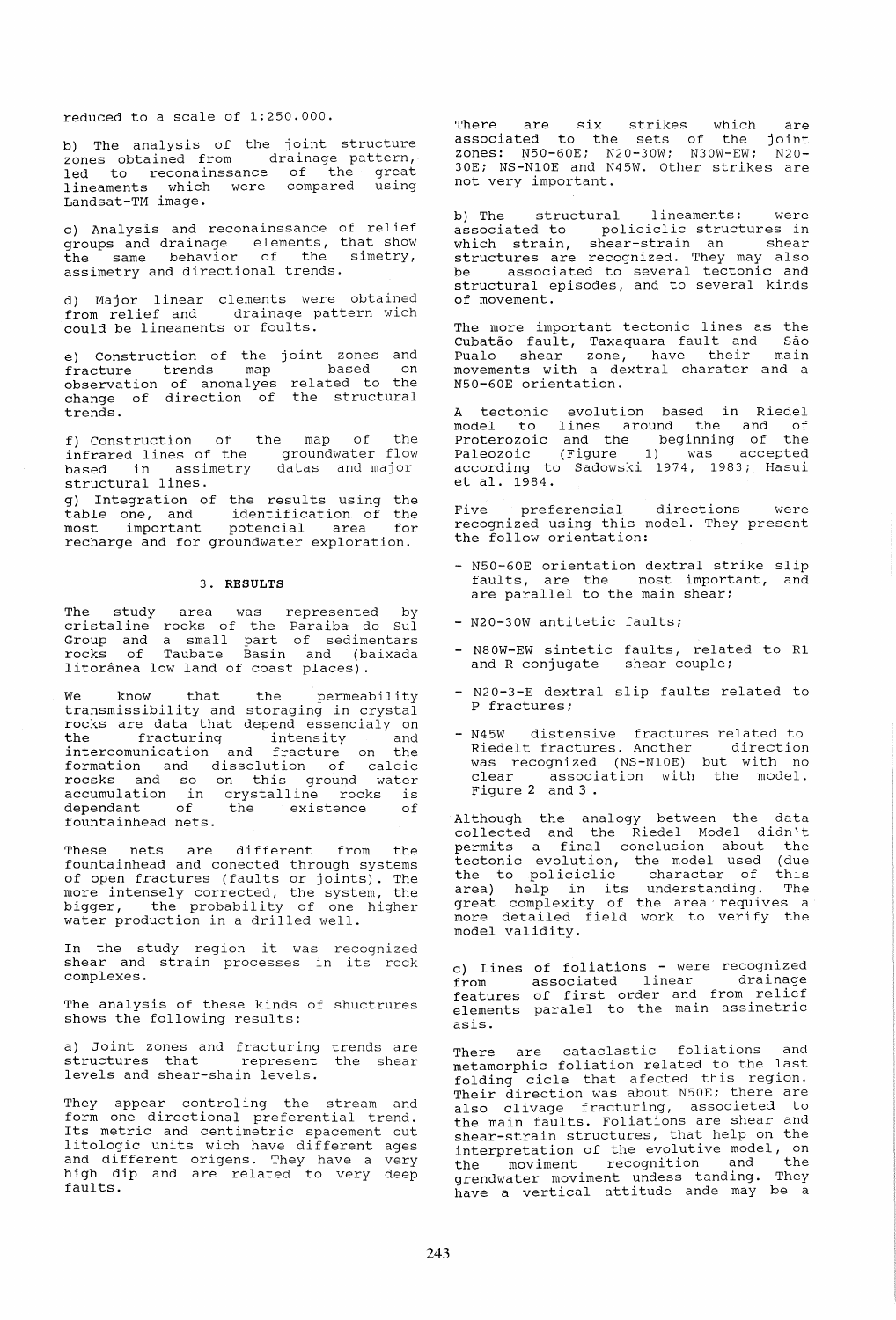favorable trend to water percolation.

d) The obtained data were integrated<br>during the interpretation process and during the interpretation process and<br>associated to Table 1. Then it was auring the the interpretation process and<br>associated to Table 1. Then tit was<br>possible to find the best areas to groundwater exploration. The code used for Table 1 was the following: IAB Permeabilit I (A) indicates the rocks porosity of Taubate Basin (B) fracturing of crystalline rocks; IIC concordant flux tendency; III AI2 crossing of trend fracture will faults, both opened (1) and<br>crossing of faults with fault, both crossing of faults with fault, both opened  $(2)$ ; B 1234 - mixed elements opened (2); B 1234 - mixed elements<br>crossing each other, opened-closed and<br>closed-opened, with fracture trends<br>crossing faults or faults crossing closed-opened, with fracture trends crossing faults or faults crossing fracture trends (1, 2, 3, 4); IV A1C1 - normal faults (A1) and strike slip faults (C1); V A2C2 - fracture trend, opened system (A2) and closed *(C2)*. It, means<br>that in the indicated area the permeability of the substrate is function of the porosity of the inconsolidate materials of the fracturing density of that crystallyne rocks. In consequence we can deduce that this area is located on can deduce that this died is focused on<br>crystaline and sedimentary rocks; the<br>sets of the mapped joint zone have a<br>compressive and distensive charater according to Figure 3, the lineaments and faulting should be represented by shears and sheras-strain systems.



- G General Direction Moviment W - Size of the shear zone Rand R' - conjugale shear couple Rand  $R'$  - Conjugale shear couple<br>Pr - Table PL - Plate of the Slaty P - Sintetic fractures T - Tension
	- Fig. 1 Modelo de Riedel

Bibliography Riedel (1929), p. 25



Figure 2 - Esquematic view of the spatial distribution in the study area.  $\sigma_1$  is the main stress direction according the adapted model.